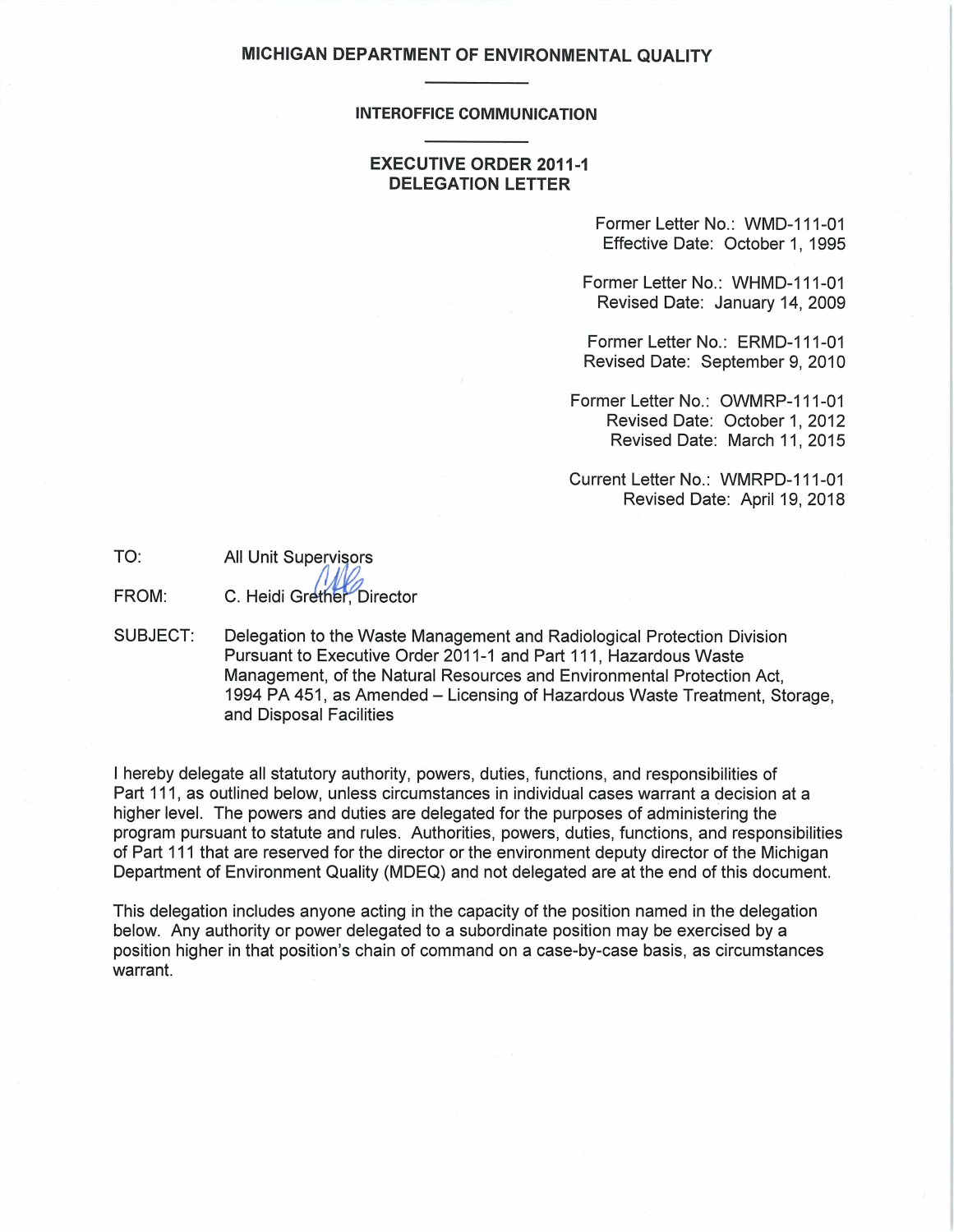|    | <b>Description of Authority or</b><br><b>Responsibility</b>                                                                                                                                                                                                                  | <b>Authority</b>                                                                                                                         | <b>Authority or</b><br><b>Responsibility</b><br><b>Delegated To:</b>                          |
|----|------------------------------------------------------------------------------------------------------------------------------------------------------------------------------------------------------------------------------------------------------------------------------|------------------------------------------------------------------------------------------------------------------------------------------|-----------------------------------------------------------------------------------------------|
| 1. | Approve Part A withdrawal.                                                                                                                                                                                                                                                   | MCL 324.11115a(3) and<br>R 299.9629(1)(b)                                                                                                | Waste Management and<br><b>Radiological Protection</b><br>Division (WMRPD)<br><b>Director</b> |
| 2. | Provide all types of operating<br>license application forms.                                                                                                                                                                                                                 | MCL 324.11123(2), (5),<br>and $(6)$ and<br>R 299.9502(7),<br>R 299.9508(1)(a),<br>R 299.9509(1),<br>R 299.9510(2), and<br>R 299.9519(12) | <b>Hazardous Waste Section</b><br>(HWS) Staff                                                 |
| 3. | Receive notification of<br>compliance with Title 40 of the<br>Code of Federal Regulations<br>(CFR), Part 63, Subpart EEE,<br>and apply referenced subrules.                                                                                                                  | R 299.9504(4),<br>R 299.9623(2),<br>R 299.9640(2), and<br>R 299.9808(4)                                                                  | <b>HWS Manager</b>                                                                            |
| 4. | Determine provisions necessary<br>to ensure compliance with<br>40 CFR, Section 264.345(a) and<br>(c), and whether to apply<br>Subrule (4) for collecting<br>information.                                                                                                     | R 299.9504(4)                                                                                                                            | <b>HWS Manager</b>                                                                            |
| 5. | Determine informational needs<br>for applications for incineration or<br>thermal treatment of hazardous<br>waste and approve applications<br>without a trial burn plan.                                                                                                      | R 299.9504(4) and $(4)(b)$<br>and R 299.9508(1)(b)                                                                                       | <b>HWS Manager</b>                                                                            |
| 6. | Determine if 40 CFR, Part 63,<br>Subpart EEE, standards alone<br>are protective and require<br>additional information or<br>assessments.                                                                                                                                     | R 299.9504(20)                                                                                                                           | <b>HWS Manager</b>                                                                            |
| 7. | Receive operating license<br>application and related materials<br>required.                                                                                                                                                                                                  | MCL 324.11118a(3),<br>MCL 324.11123(3), and<br>MCL 324.11140(1)                                                                          | <b>HWS Manager</b>                                                                            |
| 8. | Require additional business plan<br>information in applications for<br>facilities with multisource<br>commercial hazardous waste<br>disposal wells.                                                                                                                          | MCL 324.11118a(3)(c)<br>and $(d)$                                                                                                        | <b>HWS Manager</b>                                                                            |
| 9. | Provide applicant with a<br>description of the application<br>review process, the location<br>where the complete application<br>may be reviewed, and an<br>explanation of how copies of the<br>complete application may be<br>obtained for their use in preparing<br>notice. | MCL 324.11123(2)(c)                                                                                                                      | <b>HWS Manager</b>                                                                            |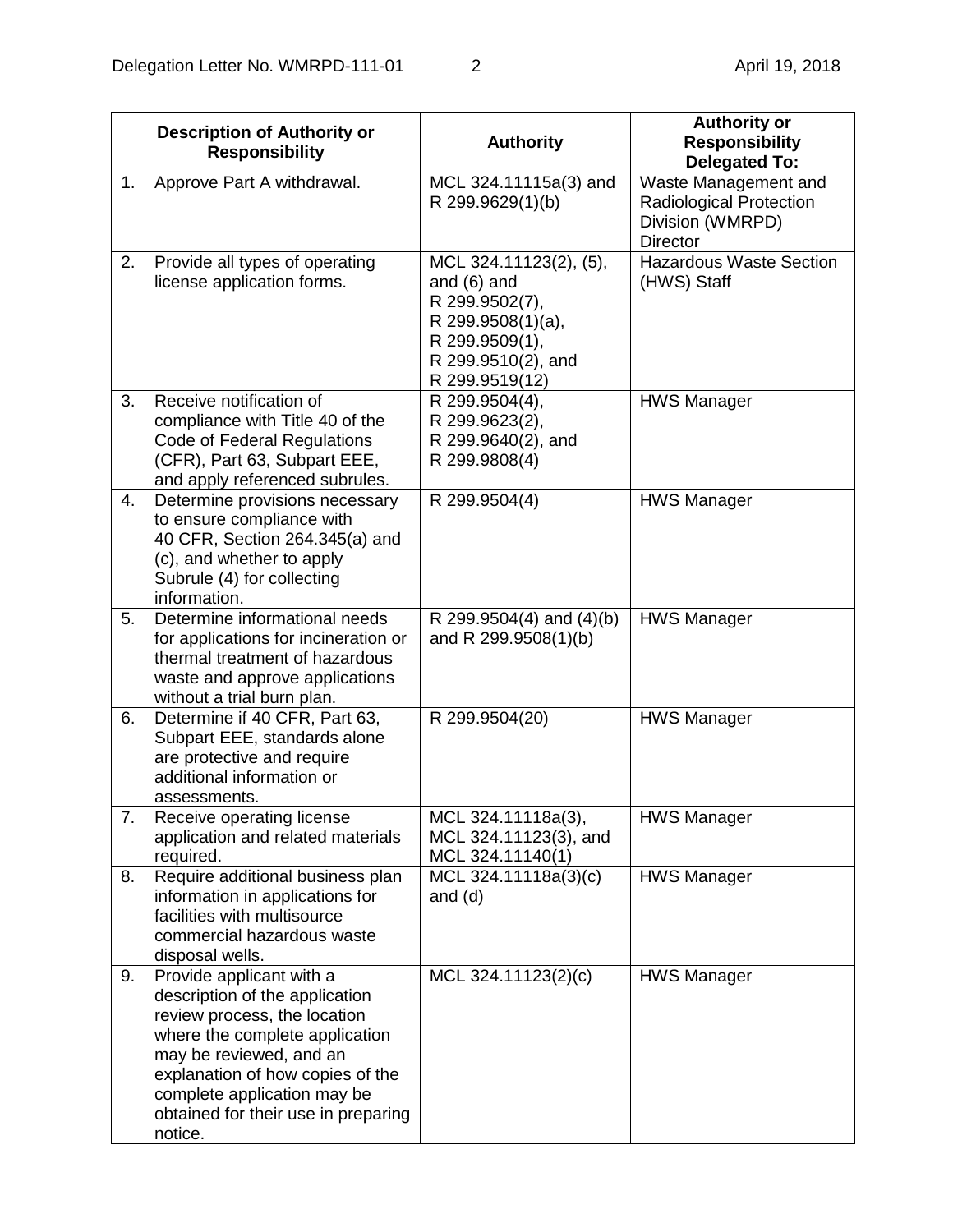| <b>Description of Authority or</b><br><b>Responsibility</b>                                                                                                                                                                                                                          | <b>Authority</b>                                                                                                                                | <b>Authority or</b><br><b>Responsibility</b><br><b>Delegated To:</b>                                         |
|--------------------------------------------------------------------------------------------------------------------------------------------------------------------------------------------------------------------------------------------------------------------------------------|-------------------------------------------------------------------------------------------------------------------------------------------------|--------------------------------------------------------------------------------------------------------------|
| 10. Waive all or any portion of the<br>requirement that disclosure<br>statements contain information<br>on the five persons holding the<br>largest shares of equity in or debt<br>liability of the proposed facility if<br>applicant is a corporation with<br>publicly traded stock. | MCL 324.11123(2)(k)(i)<br>(B)                                                                                                                   | <b>HWS Manager</b>                                                                                           |
| 11. Begin processing operating<br>license application.                                                                                                                                                                                                                               | MCL 324.11123(1) and<br>R 299.9509(2)                                                                                                           | <b>HWS Manager</b>                                                                                           |
| 12. Notify operating license applicant<br>with respect to application<br>completeness.                                                                                                                                                                                               | R 299.9509(4) and (5)                                                                                                                           | <b>HWS Manager</b>                                                                                           |
| 13. Commence public participation<br>process for operating license<br>application.                                                                                                                                                                                                   | R 299.9509(7) and (8),<br>and R 299.9511(7) and<br>(9)                                                                                          | <b>WMRPD Director, HWS</b><br>Manager, or HWS Staff<br>per Operating License<br><b>Processing Procedures</b> |
| 14. Review operating license<br>applications to determine<br>technical completeness and<br>compliance with Part 111 and all<br>other required permits.                                                                                                                               | MCL 324.11123(2)(n)(ii)<br>and $(8)$ and<br>R 299.9517(2)(b)                                                                                    | <b>HWS Staff or WMRPD</b><br><b>District Staff</b>                                                           |
| 15. Prepare draft operating license.                                                                                                                                                                                                                                                 | R 299.9509(8) and<br>R 299.9511(7), (7)(a), (8)<br>and $(9)$                                                                                    | <b>HWS Staff</b>                                                                                             |
| 16. Issue response to comments and<br>make available to the public.                                                                                                                                                                                                                  | R 299.9515(2)-(3)                                                                                                                               | <b>HWS Manager</b>                                                                                           |
| 17. Grant operating license<br>extensions.                                                                                                                                                                                                                                           | R 299.9516(2)                                                                                                                                   | <b>HWS Manager</b>                                                                                           |
| 18. Establish and adjust schedule<br>requiring persons to submit an<br>operating license application,<br>request submittal of the<br>applications, and receive<br>applications.                                                                                                      | MCL 324.11123 (5) and<br>$(7)$ , R 299.9502 $(2)$ (c)<br>and(3)(b),<br>R 299.9510(1),<br>R 299.9519(12),<br>R 299.9520(2), and<br>R 299.9640(3) | <b>WMRPD Director</b>                                                                                        |
| 19. Issue an enforceable document<br>in place of an operating license<br>for the postclosure period.                                                                                                                                                                                 | R 299.9502(12)                                                                                                                                  | <b>WMRPD Director</b>                                                                                        |
| 20. Provide for meaningful public<br>participation for enforceable<br>documents issued in lieu of an<br>operating license for the<br>postclosure period.                                                                                                                             | R 299.9502(12) and<br>$(12)(a)$ and $(b)$                                                                                                       | <b>HWS Manager</b>                                                                                           |
| 21. Grant extensions to operating<br>license application submittal date.                                                                                                                                                                                                             | R 299.9510(5)                                                                                                                                   | <b>HWS Staff</b>                                                                                             |
| 22. Inspect facility for which an<br>operating license application has<br>been submitted and prepare<br>written report.                                                                                                                                                              | MCL 324.11124                                                                                                                                   | <b>HWS Staff</b>                                                                                             |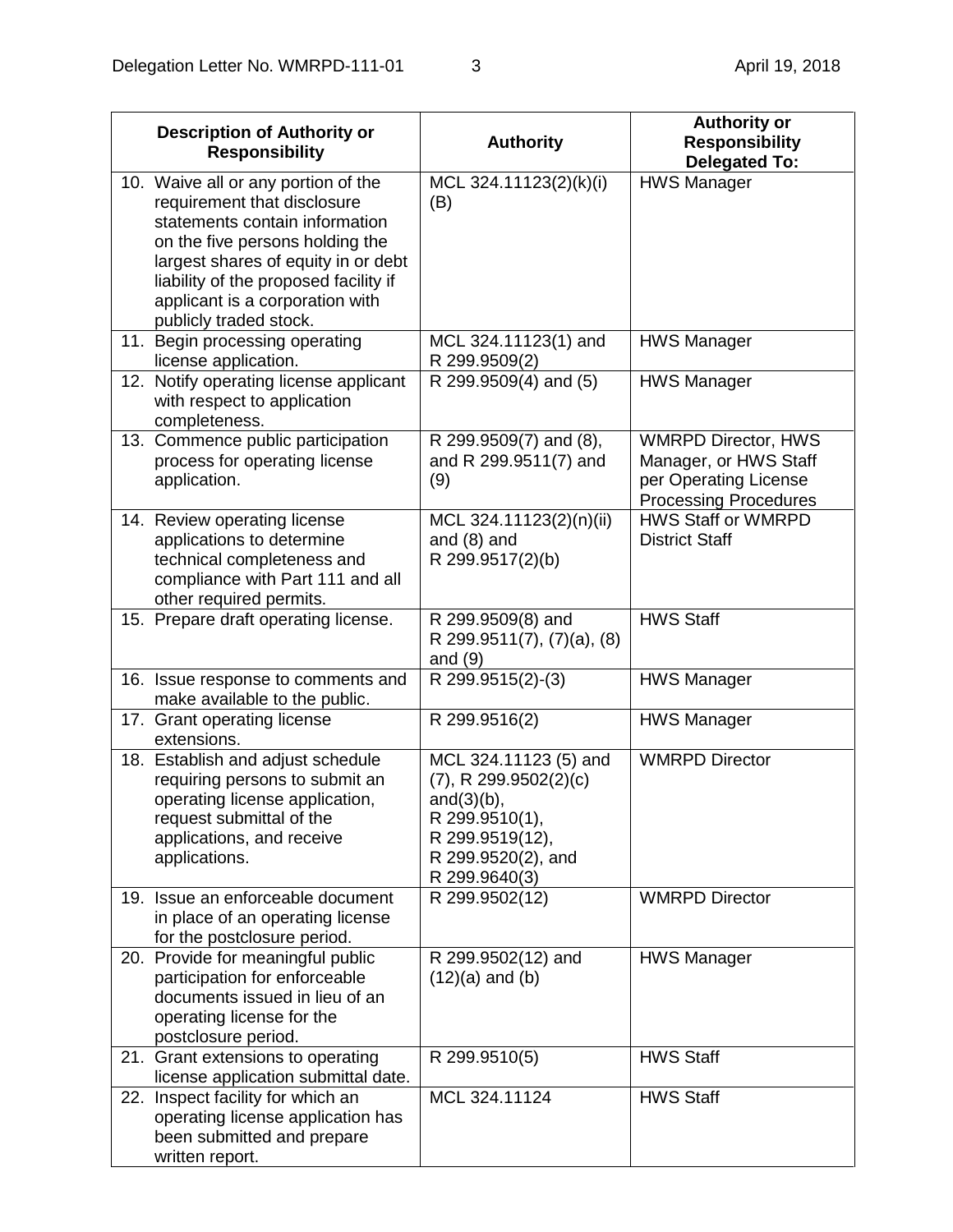|     | <b>Description of Authority or</b><br><b>Responsibility</b>                                                                                             | <b>Authority</b>                                                                                                                                                                                                                                                                 | <b>Authority or</b><br><b>Responsibility</b><br><b>Delegated To:</b> |
|-----|---------------------------------------------------------------------------------------------------------------------------------------------------------|----------------------------------------------------------------------------------------------------------------------------------------------------------------------------------------------------------------------------------------------------------------------------------|----------------------------------------------------------------------|
|     | 23. Begin processing operating<br>license application.                                                                                                  | R 299.9510(3)                                                                                                                                                                                                                                                                    | <b>HWS Staff</b>                                                     |
|     | 24. Waive certain operating license<br>application requirements.                                                                                        | R 299.9504(19) and<br>R 299.9508(1)(b)                                                                                                                                                                                                                                           | <b>HWS Manager</b>                                                   |
|     | 25. Waive hydrogeological report<br>requirements for non-land-based<br>units in certain situations.                                                     | R 299.9508(2)                                                                                                                                                                                                                                                                    | <b>HWS Manager</b>                                                   |
|     | 26. Allow substitution of, or approve<br>submittal waiver for,<br>hydrogeological report<br>information.                                                | R 299.9506(2)(f) and (7)                                                                                                                                                                                                                                                         | <b>HWS Unit Supervisor</b>                                           |
|     | 27. Request updated application<br>submittals from the facility.                                                                                        | R 299.9520(2)                                                                                                                                                                                                                                                                    | <b>HWS Manager</b>                                                   |
|     | 28. Approve demonstrations that<br>restrictions and notifications have<br>been recorded on the property<br>deed or other suitable document.             | MCL 324.11139(1)                                                                                                                                                                                                                                                                 | <b>HWS Manager</b>                                                   |
|     | 29. Approve demonstrations that<br>restrictive covenants have been<br>imposed.                                                                          | MCL 324.11139(2) and<br>R 299.9508(1)(a)                                                                                                                                                                                                                                         | <b>HWS Manager</b>                                                   |
|     | 30. File restrictive covenant with<br>Office of the Registrar of Deeds<br>in the county where disposal<br>facility is located.                          | MCL 324.11139(2)                                                                                                                                                                                                                                                                 | <b>HWS Staff</b>                                                     |
| 31. | Make reasonable judgments<br>whether operating license should<br>be granted.                                                                            | R 299.9518(2)(c)                                                                                                                                                                                                                                                                 | <b>WMRPD Director</b>                                                |
|     | 32. Require additional information in<br>an application pertinent to the<br>evaluation of the facility or<br>establish operating license<br>conditions. | MCL 324.11123(5)(c)<br>and R 299.9504(18) and<br>R 299.9508 $(1)(a)$ and $(3)$                                                                                                                                                                                                   | <b>HWS Manager</b>                                                   |
|     | 33. Draft operating license and<br>conditions therein.                                                                                                  | MCL 324.11123(2) and<br>R 299.9511(7), (7)(a),<br>$(8)$ , and $(9)$ and<br>R 299.9521(1)(c), (2),<br>$(3)$ , and $(3)(a)-(c)$                                                                                                                                                    | <b>HWS Staff</b>                                                     |
|     | 34. Extend operating license final<br>decision deadline.                                                                                                | MCL 324.11125(4) and<br>R 299.9510(7)                                                                                                                                                                                                                                            | <b>HWS Manager</b>                                                   |
|     | 35. Issue or modify operating license<br>for new or expanded, enlarged,<br>or altered facility.                                                         | MCL 324.11123(1);<br>MCL 324.11125(4);<br>R 299.9502(3)-(5);<br>R 299.9510(6), (7), and<br>$(9)$ ; R 299.9511(7);<br>R 299.9516(4);<br>R 299.9519(1), (2), (4),<br>$(5)$ , $(5)(I)(iv)$ , $(6)(a)$ and<br>$(b)$ , and $(7)$ ;<br>R 299.9520(1)-(3); and<br>R 299.9521(1)(b)(iii) | <b>WMRPD Director</b>                                                |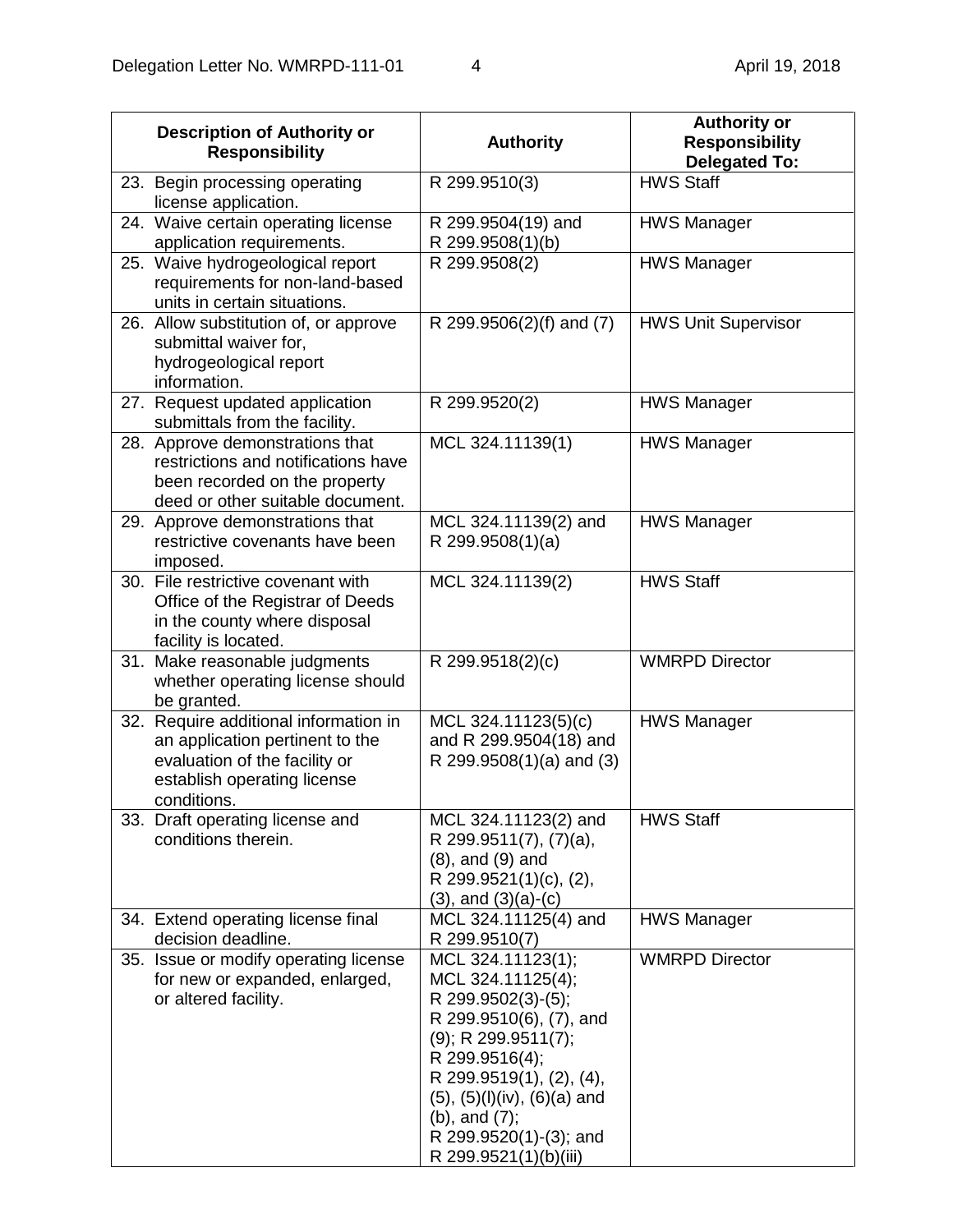| <b>Description of Authority or</b><br><b>Responsibility</b>                                                                                                                                                                                                                                                                        | <b>Authority</b>                                                                                                                                                                                                                                                                 | <b>Authority or</b><br><b>Responsibility</b><br><b>Delegated To:</b>                                         |
|------------------------------------------------------------------------------------------------------------------------------------------------------------------------------------------------------------------------------------------------------------------------------------------------------------------------------------|----------------------------------------------------------------------------------------------------------------------------------------------------------------------------------------------------------------------------------------------------------------------------------|--------------------------------------------------------------------------------------------------------------|
| 36. Issue, reissue, or modify<br>operating license for existing<br>facility.                                                                                                                                                                                                                                                       | MCL 324.11123(1);<br>MCL 324.11125(4);<br>R 299.9502(3)-(5);<br>R 299.9510(6), (7), and<br>$(9)$ ; R 299.9511(7);<br>R 299.9516(4);<br>R 299.9519(1), (2), (4),<br>$(5)$ , $(5)(I)(iv)$ , $(6)(a)$ and<br>$(b)$ , and $(7)$ ;<br>R 299.9520(1)-(3); and<br>R 299.9521(1)(b)(iii) | HWS Manager or HWS<br>Unit Supervisor (minor<br>modifications only)                                          |
| 37. Provide notice of final license<br>decision to facility mailing list.                                                                                                                                                                                                                                                          | MCL 324.11123(9) and<br>MCL 324.11125(8)                                                                                                                                                                                                                                         | <b>WMRPD Director, HWS</b><br>Manager, or HWS Staff<br>per Operating License<br><b>Processing Procedures</b> |
| 38. Provide written approval of<br>technology changes needed to<br>meet 40 CFR, Part 63,<br>Subpart EEE.                                                                                                                                                                                                                           | R 299.9519(5)(k)                                                                                                                                                                                                                                                                 | <b>WMRPD Director</b>                                                                                        |
| 39. Provide written approval of<br>waiver of operating and emission<br>limits.                                                                                                                                                                                                                                                     | R 299.9519(5)(I)                                                                                                                                                                                                                                                                 | <b>WMRPD Director</b>                                                                                        |
| 40. Establish license conditions in<br>addition to those under 40 CFR,<br>Part 63, Subpart EEE, or<br>applicable requirements of Parts<br>6 and 8 of the Part 111 Rules.                                                                                                                                                           | R 299.9521(3)(c)                                                                                                                                                                                                                                                                 | <b>WMRPD Director</b>                                                                                        |
| 41. Determine need for license<br>conditions that minimize<br>emissions from startup,<br>shutdown, or malfunction events.                                                                                                                                                                                                          | R 299.9640(1) and (3)                                                                                                                                                                                                                                                            | <b>HWS Staff</b>                                                                                             |
| 42. Determine which hazardous<br>wastes are to be covered in a<br>research, development, and<br>demonstration operating license;<br>specify other requirements and<br>conditions with which compliance<br>will be required per license;<br>modify or waive license<br>application requirements; and<br>issue or terminate license. | R 299.9501(4),<br>$(4)(b)-(d)$ , and $(5)$                                                                                                                                                                                                                                       | <b>WMRPD Director</b>                                                                                        |
| 43. Issue or terminate a temporary<br>emergency operating license.                                                                                                                                                                                                                                                                 | R 299.9501(3) and (5)                                                                                                                                                                                                                                                            | <b>WMRPD Director</b>                                                                                        |
| 44. Require additional certifications<br>periodically during the operation<br>and closure of a facility.                                                                                                                                                                                                                           | MCL 324.11125(9)(b)                                                                                                                                                                                                                                                              | <b>HWS Manager</b>                                                                                           |
| 45. Develop facility mailing list and<br>inform public about the list.                                                                                                                                                                                                                                                             | MCL 324.11123(9) and<br>R 299.9513(3) and (4)<br>and R 299.9519(6)(b)                                                                                                                                                                                                            | <b>HWS Staff</b>                                                                                             |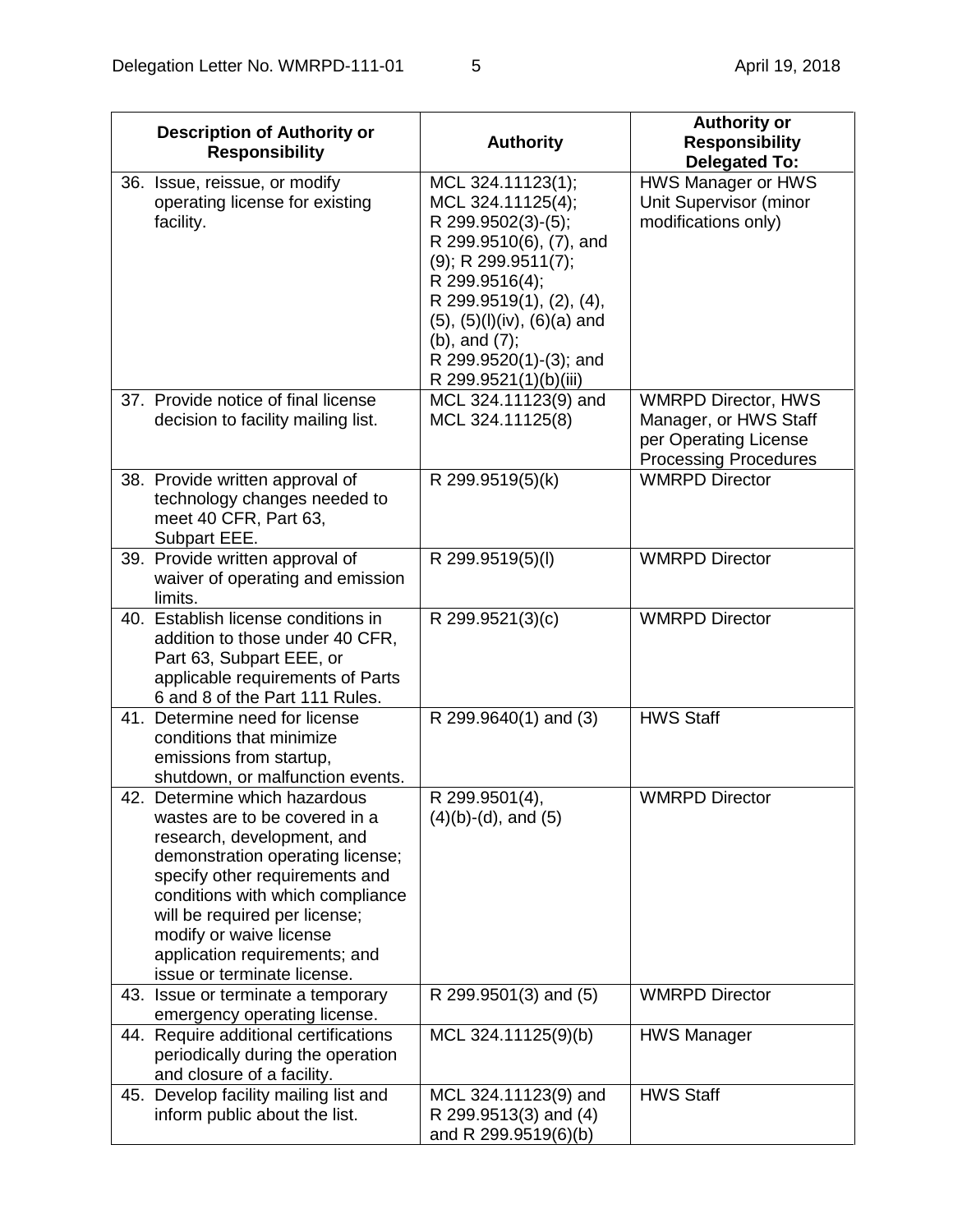|     | <b>Description of Authority or</b><br><b>Responsibility</b>                                                                                                                                                                                                                                                   | <b>Authority</b>                                                                                                    | <b>Authority or</b><br><b>Responsibility</b><br><b>Delegated To:</b> |
|-----|---------------------------------------------------------------------------------------------------------------------------------------------------------------------------------------------------------------------------------------------------------------------------------------------------------------|---------------------------------------------------------------------------------------------------------------------|----------------------------------------------------------------------|
|     | 46. Charge fee to cover the cost of<br>materials requested by person on<br>facility mailing list.                                                                                                                                                                                                             | MCL 324.11123(9)                                                                                                    | <b>WMRPD, Administration</b><br>Section, Staff                       |
|     | 47. Determine if additional<br>newspaper publications are<br>necessary and advise operating<br>license applicant.                                                                                                                                                                                             | R 299.9511(1)(c)(ii)(A)                                                                                             | <b>HWS Staff</b>                                                     |
|     | 48. Approve use of another medium<br>for noticing preapplication<br>meeting.                                                                                                                                                                                                                                  | $\overline{R}$ 299.9511(1)(c)(ii)(C)                                                                                | <b>HWS Staff</b>                                                     |
|     | 49. Provide mailing list and<br>appropriate units of state and<br>local government with notice that<br>application has been submitted<br>and place application and<br>supporting documents in a<br>location accessible to the public<br>in the vicinity of the facility and at<br>an appropriate MDEQ office. | MCL 324.11125(1)(a)<br>and R 299.9511(3)(a)<br>and $(b)$                                                            | <b>HWS Staff</b>                                                     |
|     | 50. Assess need for information<br>repository and the information to<br>be included therein, the<br>appropriate location thereof as<br>necessary, and the length of time<br>it is to be maintained.                                                                                                           | R 299.9511(5) and<br>$(5)(b)(i)-(iii)$                                                                              | <b>HWS Staff</b>                                                     |
|     | 51. Require operating license<br>applicants to provide notice of<br>information repository to the<br>mailing list.                                                                                                                                                                                            | R 299.9511(5)(c)                                                                                                    | <b>HWS Staff</b>                                                     |
|     | 52. Complete public participation for<br>operating license application.                                                                                                                                                                                                                                       | R 299.9510(7)                                                                                                       | <b>HWS Manager</b>                                                   |
|     | 53. Determine if specified criteria<br>have been met such that a public<br>meeting is necessary.                                                                                                                                                                                                              | R 299.9514(2)(a)-(c)                                                                                                | <b>HWS Staff</b>                                                     |
|     | 54. Determine appropriate locations<br>for posting public notices<br>regarding final operating license<br>decisions.                                                                                                                                                                                          | R 299.9513(1)(e)                                                                                                    | <b>HWS Staff</b>                                                     |
|     | 55. Prepare fact sheet.                                                                                                                                                                                                                                                                                       | R 299.9511(7)(b)                                                                                                    | <b>HWS Staff</b>                                                     |
|     | 56. Schedule, public notice, and hold<br>public hearing regarding final<br>operating license decision or a<br>major modification thereof.                                                                                                                                                                     | MCL 324.11125(3);<br>R 299.9511(7),<br>$(7)(c)-(e)$ , and $(9)$ ; and<br>R 299.9514(2),<br>$(2)(a)-(c)$ , and $(5)$ | <b>HWS Staff</b>                                                     |
|     | 57. Review comments on final<br>decision received during the<br>public participation process.<br>Issue response to comments.                                                                                                                                                                                  | R 299.9515(1)                                                                                                       | <b>HWS Staff</b>                                                     |
| 58. |                                                                                                                                                                                                                                                                                                               | R 299.9515(4)                                                                                                       | <b>HWS Manager</b>                                                   |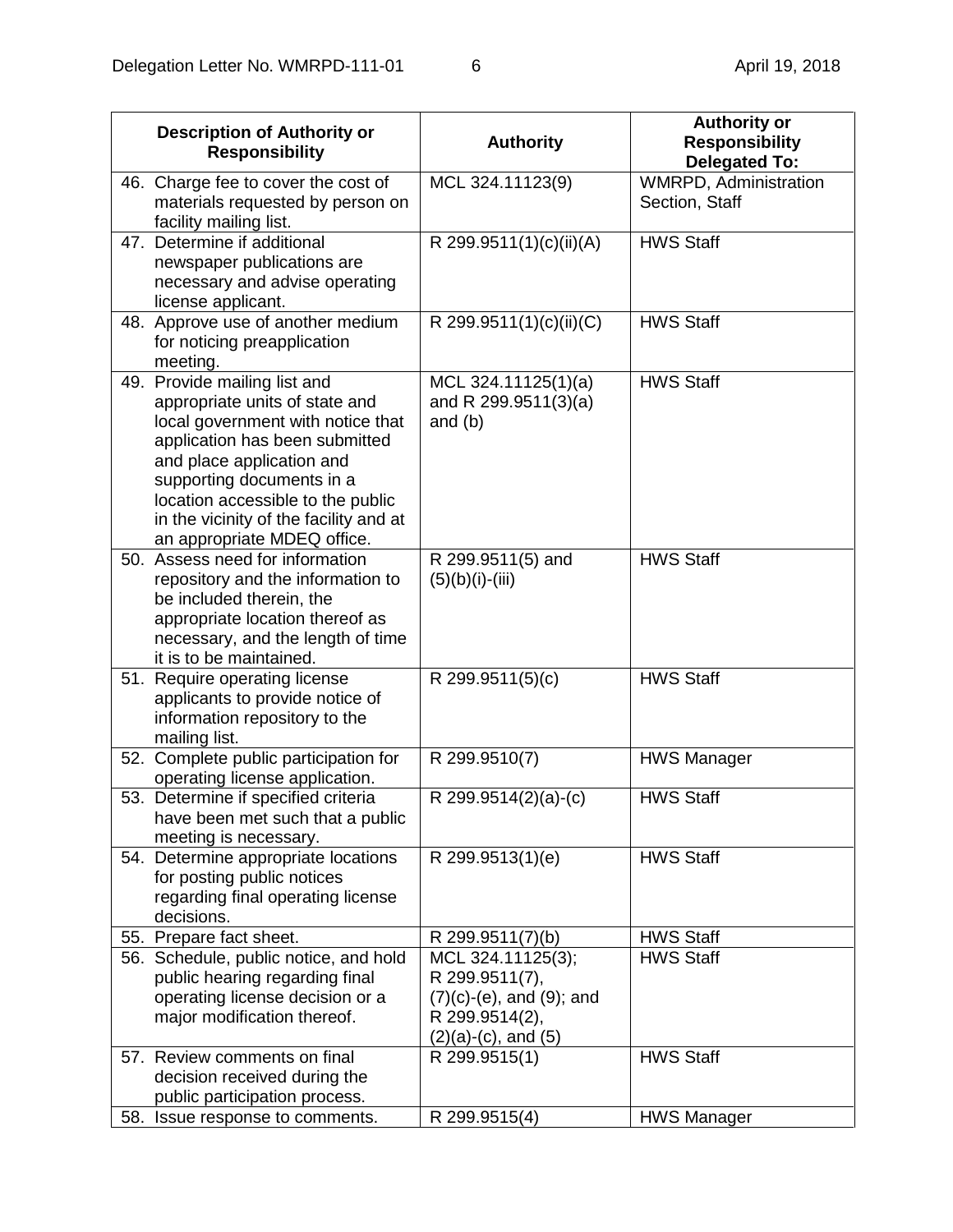| <b>Description of Authority or</b><br><b>Responsibility</b>                                                                                                                                                                        | <b>Authority</b>                                                                                                           | <b>Authority or</b><br><b>Responsibility</b><br><b>Delegated To:</b>                                                       |
|------------------------------------------------------------------------------------------------------------------------------------------------------------------------------------------------------------------------------------|----------------------------------------------------------------------------------------------------------------------------|----------------------------------------------------------------------------------------------------------------------------|
| 59. Approve deviations<br>(modifications) from conditions of<br>operating license or from<br>approved plans.                                                                                                                       | MCL 324.11125(9);<br>R 299.9519(1), (3)(d),<br>$(4)$ , $(5)$ , $(6)(a)$ , $(6)(a)(i)$ ,<br>$(6)(b)$ , $(7)$ , and $(9)(a)$ | <b>WMRPD Director (license</b><br>for new or expanded,<br>enlarged, or altered<br>facility) or HWS Manager<br>(all others) |
| 60. Provide notice to licensee of<br>intent to inspect and inspect<br>modified facility to determine<br>compliance with operating license<br>conditions.                                                                           | MCL 324.11124(1) and<br>$(2)$ and<br>R 299.9521(1)(b)(ii)(A)<br>and $(B)$                                                  | <b>HWS Staff or WMRPD</b><br><b>District Staff</b>                                                                         |
| 61. Receive, obtain, and use<br>information, including<br>"confidential" information.                                                                                                                                              | MCL 324.11129(1) and<br>(2)                                                                                                | <b>HWS Staff</b>                                                                                                           |
| 62. Notify regulated person of<br>request for public record, receive<br>demonstration that information is<br>"confidential," and grant request<br>for information unless satisfactory<br>"confidential" demonstration<br>approved. | MCL 324.11129(2)                                                                                                           | <b>HWS Manager</b>                                                                                                         |
| 63. Approve demonstration that<br>information meets requirements<br>for "confidential" designation and<br>settle disputes regarding whether<br>or not to grant request.                                                            | MCL 324.11129(2)                                                                                                           | <b>WMRPD Director</b>                                                                                                      |
| 64. Release any information obtained<br>under Part 111 to the<br><b>U.S. Environmental Protection</b><br>Agency.                                                                                                                   | MCL 324.11129(4)                                                                                                           | HWS Manager and<br><b>WMRPD District</b><br>Supervisor                                                                     |
| 65. Approve a closure plan.                                                                                                                                                                                                        | R 299.9503(4)(a)(ii) and<br>(b)                                                                                            | <b>HWS Manager</b>                                                                                                         |
| 66. Evaluate, process, and approve<br>or deny a petition demonstrating<br>compliance with 40 CFR,<br>Part 264, closure-by-removal<br>standards.                                                                                    | $\overline{R}$ 299.9502(8), (8)(a)<br>and $(b)$ , $(9)$ , $(9)(d)$ , and<br>(10)                                           | <b>HWS Manager</b>                                                                                                         |
| 67. Grant exemption from operating<br>license requirements under<br>specified conditions.                                                                                                                                          | R 299.9503(4)                                                                                                              | <b>HWS Manager</b>                                                                                                         |

# *Exceptions to delegation:*

## *The following authorities, powers, duties, functions, and responsibilities are not delegated and are reserved for the director of the MDEQ, unless otherwise indicated:*

- 1. Finding of an imminent and substantial endangerment to human health and the environment. [MCL 324.11148(1), R 299.9501(3), and R 299.9612(1)(g)]
- 2. Authority to deny or revoke operating licenses. [MCL 324.11123(4); MCL 324.11125; MCL 324.11148(1)(c); R 299.9501(1); R 299.9504(4)(b); R 299.9507(3); R 299.9509(6) and (8); R 299.9517(1)-(3); R 299.9518(1) and (2); R 299.9519(1), (2), (4), (6)(a) and (b), and (7); R 299.9520(1)-(3); R 299.9521(1)(b)(i); and R 299.9616(3)(b)(ii)]